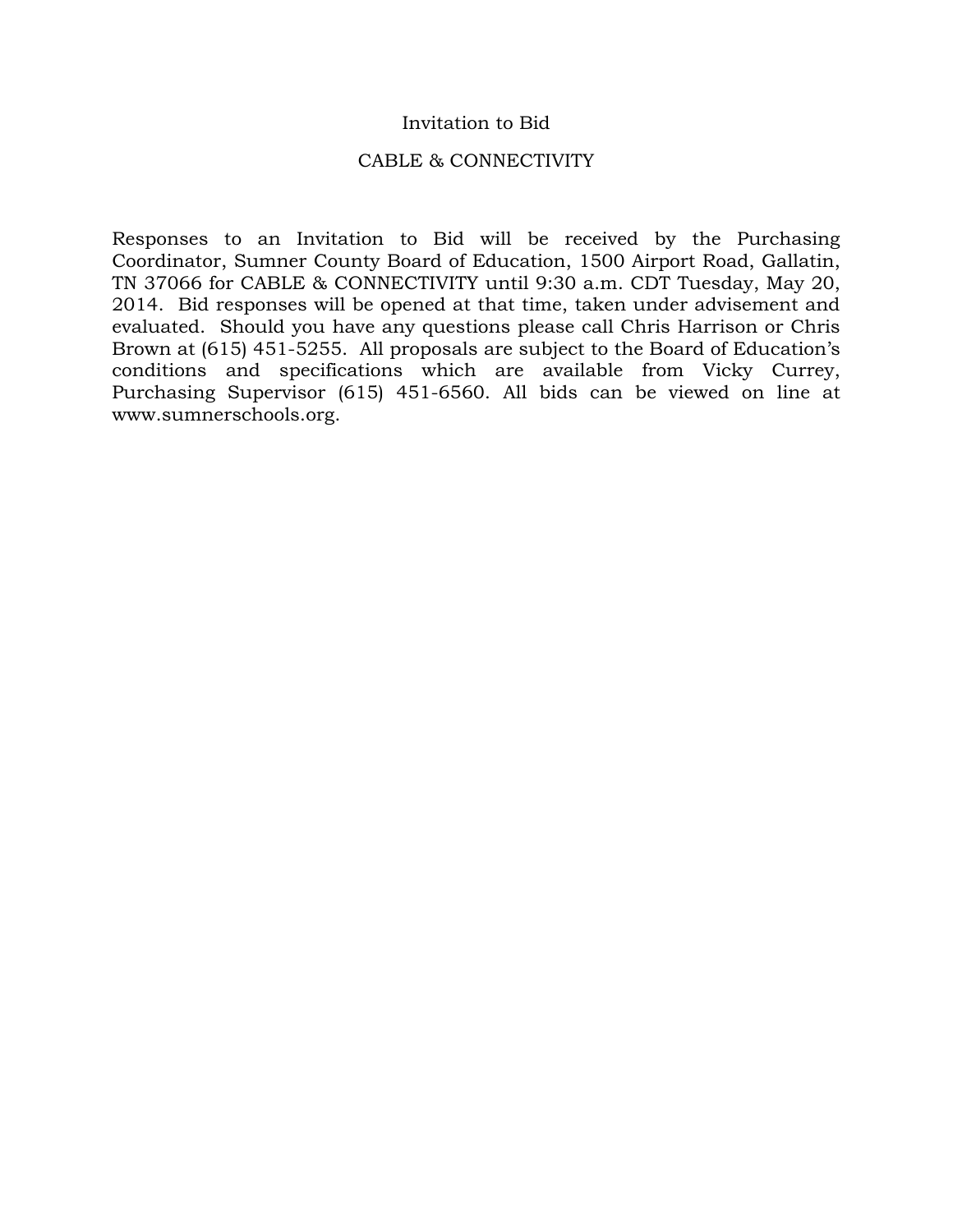#### **NOTICE TO RESPONDENTS**

Responses to an Invitation to Bid will be received by the Purchasing Supervisor in the SUPPORT SERVICE FACILITY CONFERENCE ROOM, Sumner County Board of Education, 1500 Airport Road Gallatin, TN 37066. They will be received until **9:30 A.M. Local Time TUESDAY, MAY 20, 2014** for **CABLE & CONNECTIVITY**, at which time the responses will be opened, taken under advisement and evaluated. *BIDS WILL BE POSTED ON www.sumnerschools.org*

#### **GENERAL REQUIREMENTS AND CONDITIONS**

-------------------------------------------------------------------------------------------------------------------------------

- 1. The Sumner County Board of Education reserves the right to accept or reject any and/or all responses in whole or in part, and to waive informalities therein.
- 2. Any responses received after the scheduled closing time for the receipt for responses will not be considered.
- 3. If a mistake is discovered after the responses are received, only the Sumner County Board of Education may allow the respondent to withdraw the entire response.
- 4. Partial payments will not be approved unless justification for such payment can be shown. Terms will be net 30 days.
- 5. Payment will not be made until the said **CABLE & CONNECTIVITY** are inspected and approved as meeting all specifications by persons appointed by the Sumner County Board of Education.
- 6. Responses submitted must be in a sealed envelope and marked on the outside as follows: **RESPONSE: CABLE & CONNECTIVITY DEADLINE: 9:30A.M., TUESDAY, MAY 20, 2014**
- 7. Facsimile responses will not be considered.
- 8. If a successful bidder violates any terms of their bid, the contract, school board policy or any law they may be disqualified from bidding for a period of two years for minor violations or longer for major violations. Bids from disqualified bidders will not be accepted during the period of disqualification.
- 9. Prices quoted on the response (if any) are to be considered firm and binding until the said **CABLE & CONNECTIVITY** are in the possession of the Sumner County Board of Education.
- 10. No purchase or contract is authorized or valid until the issuance of a Board Purchase Order in accordance with Board Policy. No Board Employee is authorized to purchase equipment, supplies or services prior to the issuance of such a Purchase Order.
- 11. Any deviation from these stated terms, specifications and conditions must be coordinated with and approved in writing by the Purchasing Supervisor, Vicky Currey (615) 451-6560.
- 12. All bids that exceed \$25,000 must have the Company Name, License Number, Expiration Date thereof and License Classification of Contractor listed on outside of sealed envelope. As required by State of Tennessee Code Annotated 62-6-119.
- 13. The awarded bidder will be required to post a performance and payment bond in the amount of 25% of the contract price if it exceeds \$100,000 as stated by State of Tennessee Code Annotated 12-4-201.
- 14. If the project cost in excess of \$25,000 a performance bond must be secured by the requesting party in an amount equal to the market improvement value.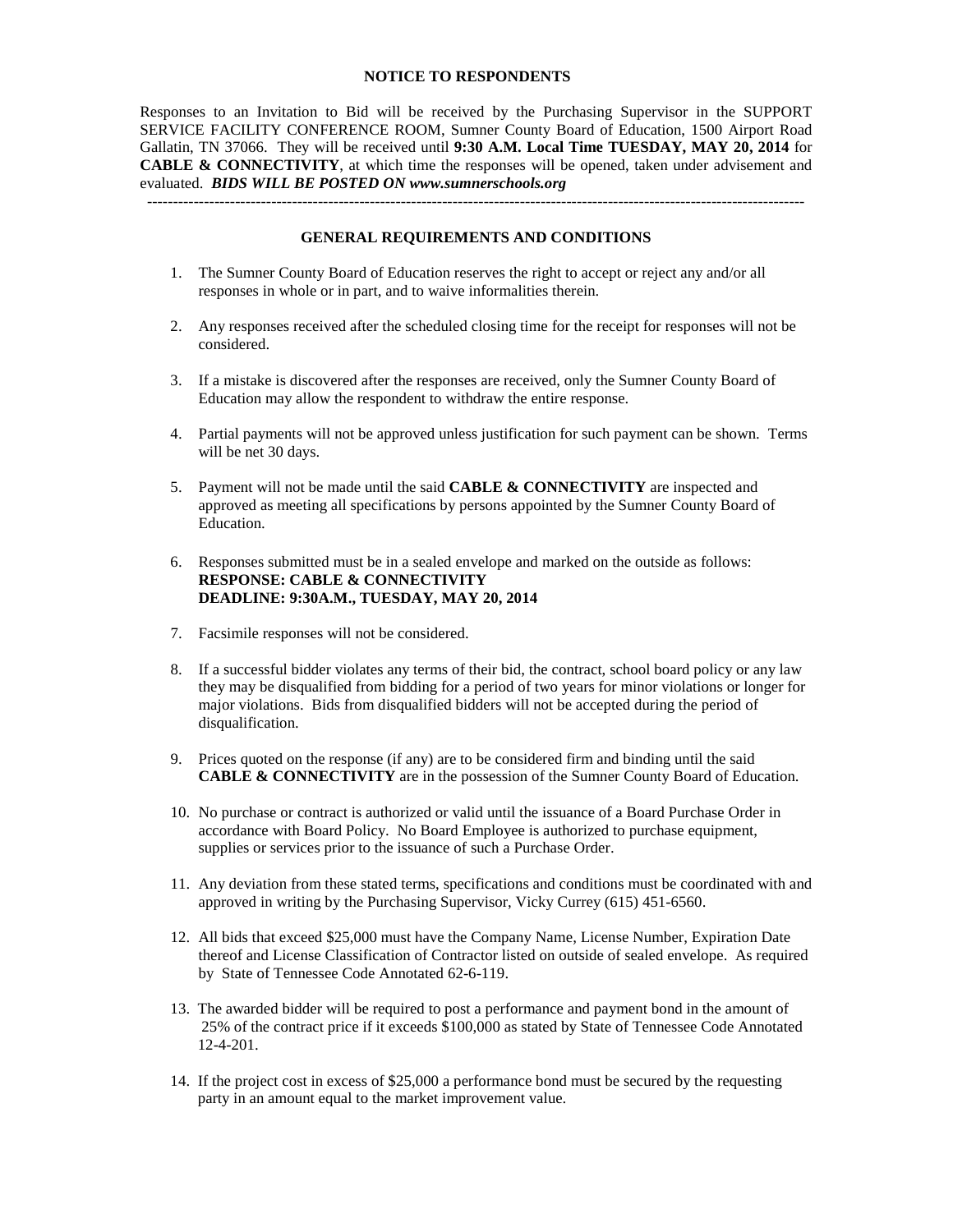# **CABLES & CONNECTIVITY**

|                                                              | <b>BRAND</b> | <b>ITEM NUMBER</b> | <b>PRICE</b> |           |
|--------------------------------------------------------------|--------------|--------------------|--------------|-----------|
| Category 6 Cable - Plenum                                    |              |                    |              | (per box) |
| Category 6 Cable - Riser                                     |              |                    |              | (per box) |
|                                                              |              |                    |              |           |
| Fiber Optic Cable - Interlocked Armored                      |              |                    |              | (per ft.) |
| Fiber Optic Cable - Indoor/Outdoor Armored                   |              |                    |              | (per ft.) |
| Fiber Optic Cable - Indoor Plenum                            |              |                    |              | (per ft.) |
| Faceplate                                                    |              |                    |              |           |
| 2-hole                                                       |              |                    |              | (each)    |
| 4-hole                                                       |              |                    |              | (each)    |
| <b>Biscuit Jack</b>                                          |              |                    |              | (each)    |
| Rack Mount Enclosure (LIU)                                   |              |                    |              | (each)    |
| Fiber Optic Connector (Adapter Panel)                        |              |                    |              | (each)    |
| Fiber Optic Multimode Simplex Fiber Optic Connector          |              |                    |              | (each)    |
| Fiber Optic Multimode Duplex Ffiber Optic Connector          |              |                    |              | (each)    |
| Fiber Optic: SC to LC; Optimized Multimode Duplex Patch Cord |              |                    |              | (each)    |
| Raceway                                                      |              |                    |              |           |
| Size 1                                                       |              |                    |              | (per ft.) |
| Size 2                                                       |              |                    |              | (per ft.) |
| Horizontal Cable Manager                                     |              |                    |              |           |
| 10                                                           |              |                    |              | (each)    |
| 2U                                                           |              |                    |              | (each)    |
| Patch Panel                                                  |              |                    |              |           |
| 24 port                                                      |              |                    |              | (each)    |
| 48 port                                                      |              |                    |              | (each)    |
| Module (Jack)                                                |              |                    |              | (each)    |

**COMPANY NAME**

**DATE**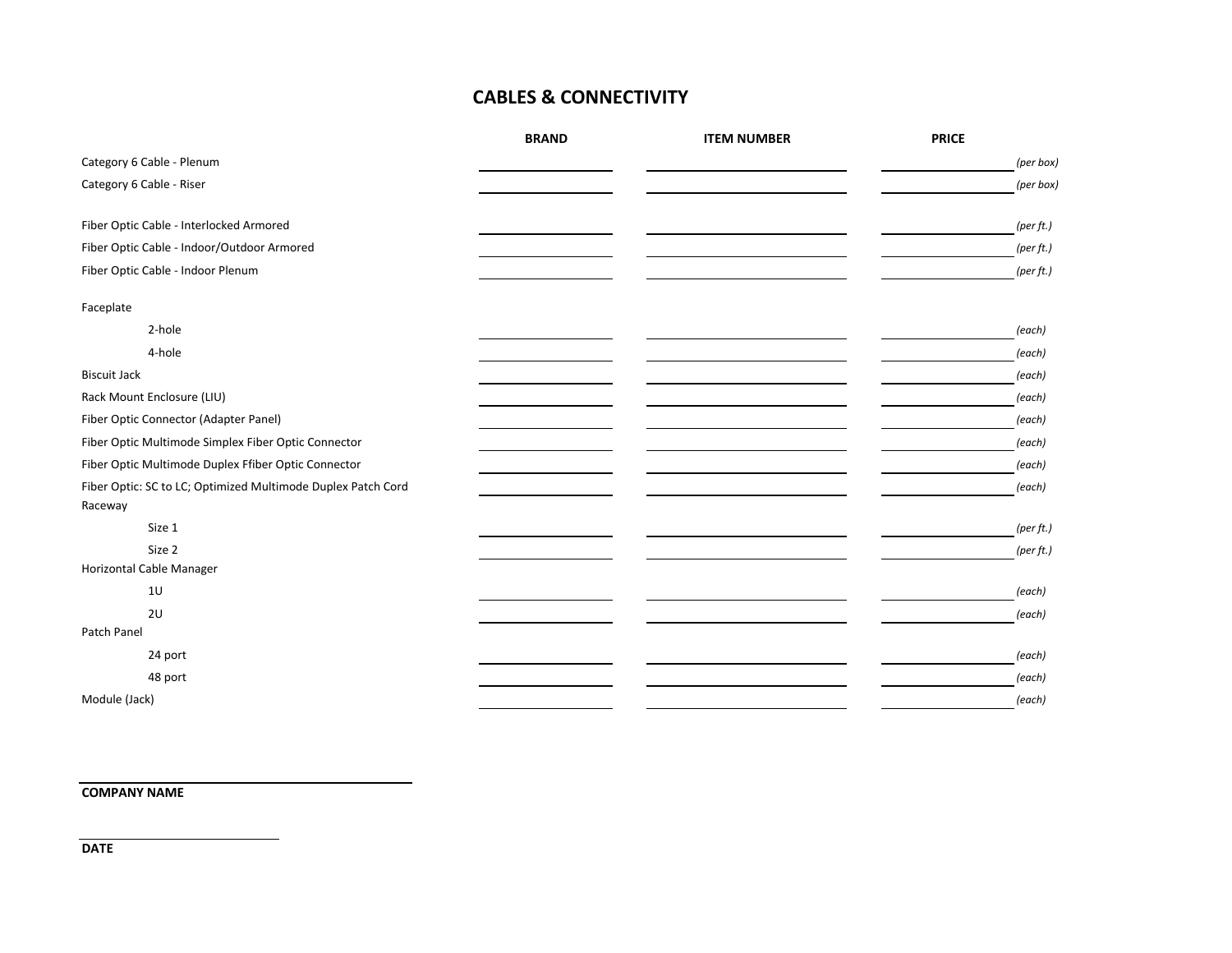# **REQUEST FOR QUOTE**

# **CABLE & CONNECTIVITY**



# **SUMNER COUNTY BOARD OF EDUCATION SUMNER COUNTY, TENNESSEE**

# **DEADLINE: May 20, 2014 @ 9:30 a.m.**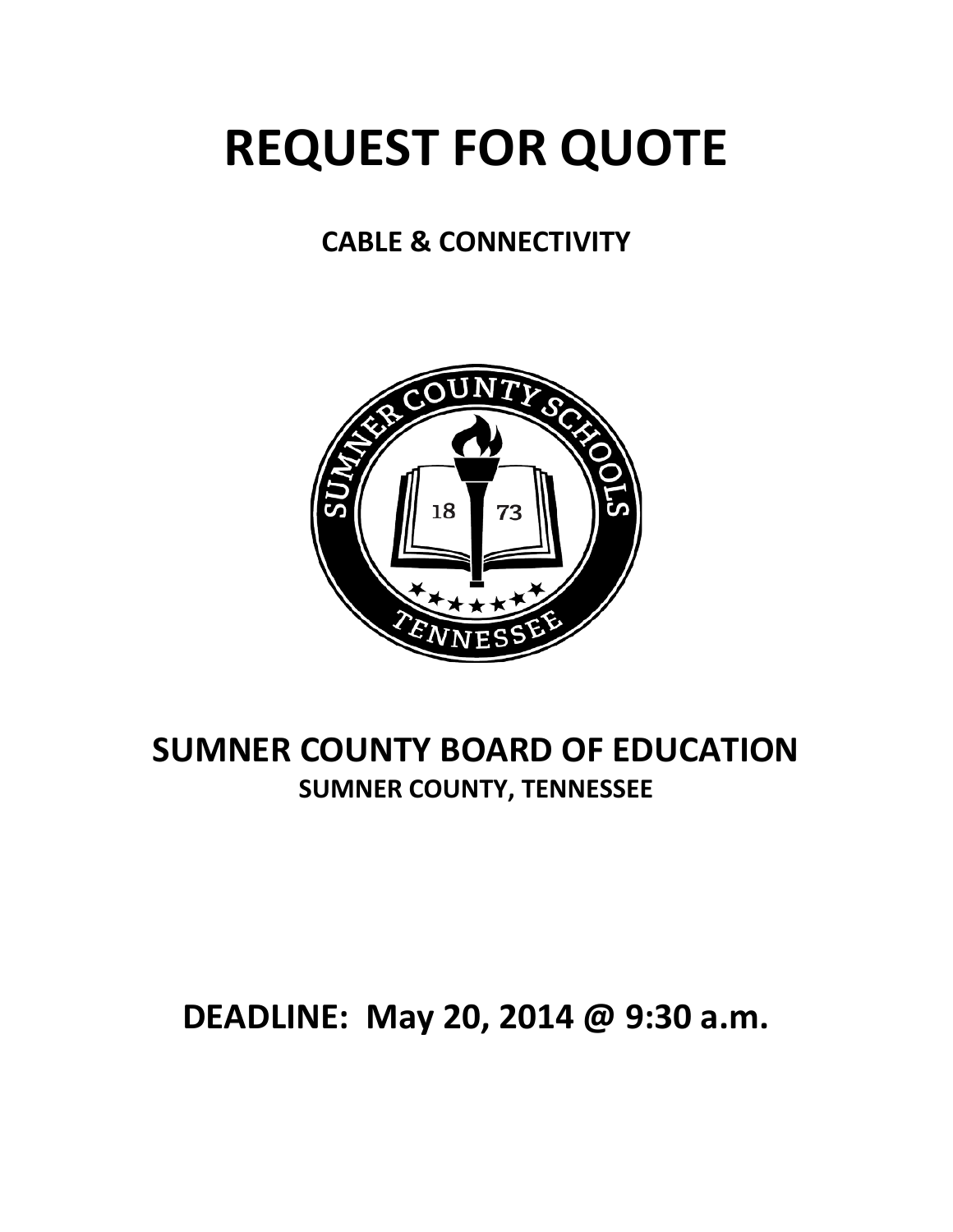# **INTRODUCTION**

The Sumner County Board of Education, herein known as the "School System", is requesting a quote for CABLE & CONNECTIVITY. In addition, all other Sumner County Government Departments and Agencies may also purchase from any submitted proposal.

# **GENERAL INFORMATION**

#### **I. Proposal Package**

All sealed proposal packages must include all the following, when applicable. Any sealed proposals shall be rejected as a non-conforming bid if any applicable item is missing.

- Three (3) complete copies of proposal
- Evidence of a valid State of Tennessee Business License and/or Sumner County Business License
- Properly completed Internal Revenue Service Form W-9

#### **New Vendors**

To comply with Internal Revenue Service requirements, all vendors who perform any type of service are required to have a current IRS Form W-9 on file with the School System. At the time of requisition, the individual requesting a purchase order or disbursement will be informed if it is a new vendor and if a Form W-9 is required. If Form W-9 is required for a new vendor, the department head shall forward a completed Form W-9 to the finance department. It can be obtained from the Internal Revenue Service's website [\(www.irs.gov\)](http://www.irs.gov/).

To comply with the Tennessee Lawful Employment Act, non-employees (individuals hired as independent contractors) must have on file any two (2) of the following documents:

- Valid Tennessee Driver License or photo ID issued by the Department of Safety
- Valid out-of-state Driver License
- U.S. Birth Certificate
- Valid U.S. Passport
- U.S. Certificate of Birth Abroad
- Report of Birth Abroad of a U.S. Citizen
- Certificate of Citizenship
- Certificate of Naturalization
- U.S. Citizen Identification Card
- Valid Alien Registration Documentation or Proof of Current Immigration Registration

In addition, for all vendors with annual purchases in excess of \$50,000 (if a business license is required), a business license must be on file in the finance department, or the requisitioner must submit a copy with the purchase order requisition form or the payment requisition form, as applicable.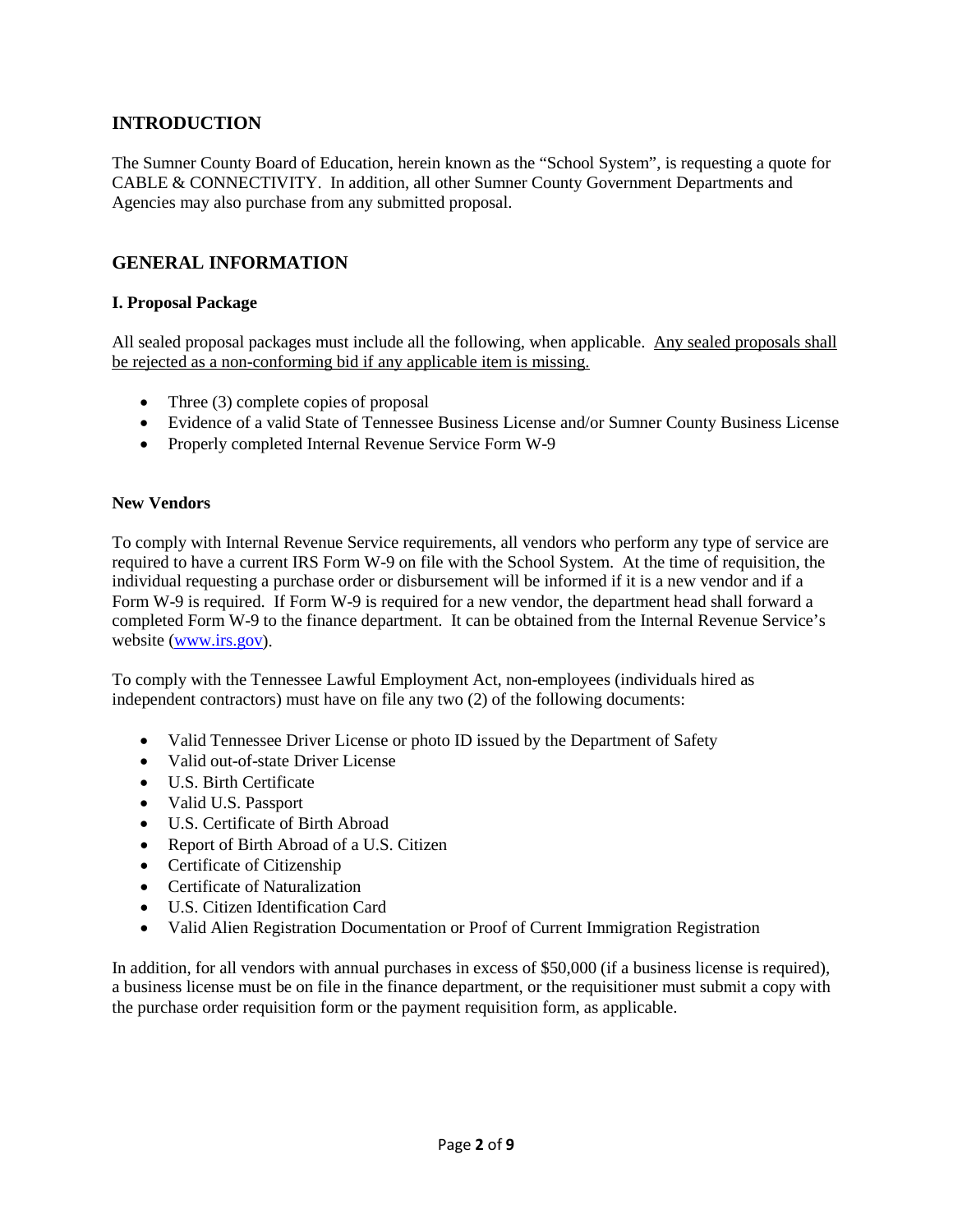### **II. Responses**

- Proposal must include point-by-point responses to the RFQ
- Proposal must include a list of any exceptions to the requirements
- Proposal must include the legal name of the vendor and must be signed by a person or persons legally authorized to bind the vendor to a contract
- If applicable, proposal must include a copy of the contract(s) the vendor will submit to be signed
- Any and All proposal requirements must be met prior to submission
- The bidder understands and accepts the non-appropriation of funds provision of School System
- If noted in the section "proposal requirements" or later requested, the contractor will be required to provide a reference list of clients that have a current contract for services with their company

### **III. Clarification and Interpretation of RFQ**

The words "must" and "shall" in this Request for Quote indicate mandatory requirements. Taking exception to any mandatory requirement shall be grounds for rejection of the proposal. There are other requirements that the School System considers important but not mandatory. It is important to respond in a concise manner to each section of this document and submit an itemized list of all exceptions.

In the event that any interest vendor finds any part of the listed specifications, terms, or conditions to be discrepant, incomplete, or otherwise questionable in any respect, it shall be the responsibility of the concerned party to notify the School System, via email at [chris.harrison@sumnerschools.org](mailto:chris.harrison@sumnerschools.org) of such matters immediately upon receipt of this Request for Quote. All questions must be received by **Wednesday, May 14, 2014**. Please allow 24 hours for a response to inquiries.

#### **IV. Proposal Guarantee**

Vendors must guarantee that all information included in their proposal will remain valid for a period of 90 days from the date of proposal opening to allow for evaluation of all proposals.

#### **V. Related Costs**

School System is not responsible for any costs incurred by any vendor pursuant to the Request for Quote. The vendor shall be responsible for all costs incurred in connection with the preparation and submission of its proposal.

#### **VI. Insurance Requirements and Liability.**

Each bidder or respondent to the RFQ who may have employees, contractors, or agents working on School System properties shall provide copies of current certificates for general and professional liability insurance and for workers' compensation of a minimum of \$250,000. The owner or principal of each respondent must also be insured by workers' compensation if they perform any of the services on School System properties. There will be no exceptions to the insurance requirement.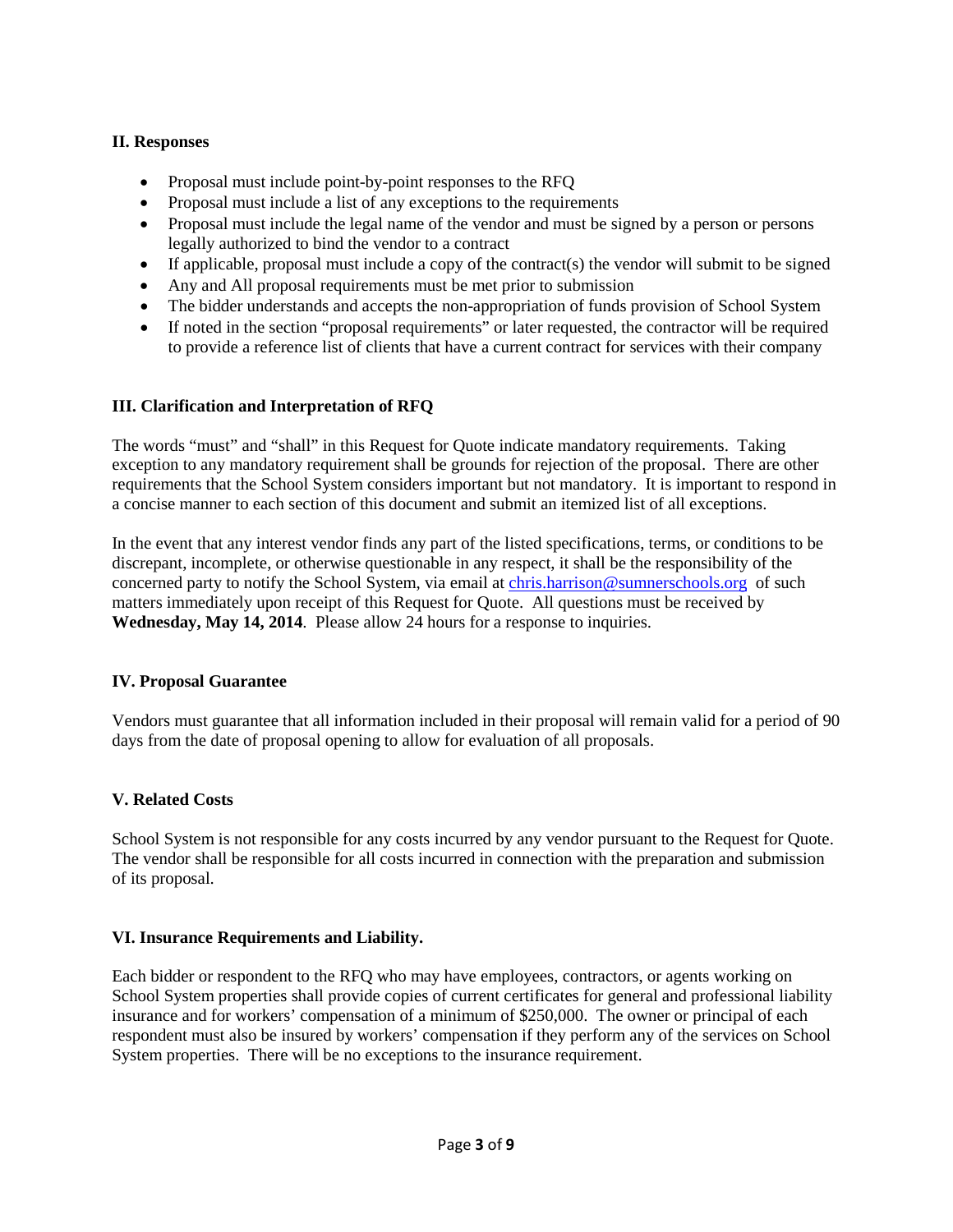#### **VII. Payment Terms**

Payment terms shall be specified in the bid response, including any discounts for early payment. All payments, unless agreed upon differently, will be after receipt of service or product and School System's approval of conformance with specifications.

#### **VIII. Deadline**

Sealed proposals will be accepted until **MAY 20, 2014 @ 9:30 A.M**. Proposals received after that time will be deemed invalid. Vendors mailing proposal packages must allow sufficient time to ensure receipt of their package by the time specified. There will be no exceptions.

#### **IX. Withdrawal or Modification of Proposal**

A withdrawn proposal may be resubmitted up to the time designated for the receipt of proposals provided that it fully conforms to the same general terms and requirements.

#### **X. Package**

The package containing the proposal must be sealed and clearly marked "CABLE & CONNECTIVITY" on the outside of the package. Responses may be hand delivered or mailed to the following address.

> Sumner County Board of Education Attn: Purchasing Coordinator 1500 Airport Road Gallatin, TN 37066

#### **XI. Right to Seek a New Proposal**

**School System reserves the right to accept or reject any and all proposals for any reason**. Proposals will be awarded to the best overall respondent as determined by that which is in the best interests of the School System.

#### **XII. Procedures for Evaluating Proposals and Awarding Contract**

In comparing the responses to this RFP and making awards, the School System may consider such factors as quality and thoroughness of a proposal, the record of experience, the references of the respondents, and the integrity, performance, and assurances in the proposal in addition to that of a proposal price.

- Proposals will be examined for compliance with all requirements set forth herein
- Proposals that do not comply shall be rejected without further evaluation
- Proposals will be subjected to a technical analysis and evaluation
- Oral presentations and written questions for further clarifications may be required of some or all vendors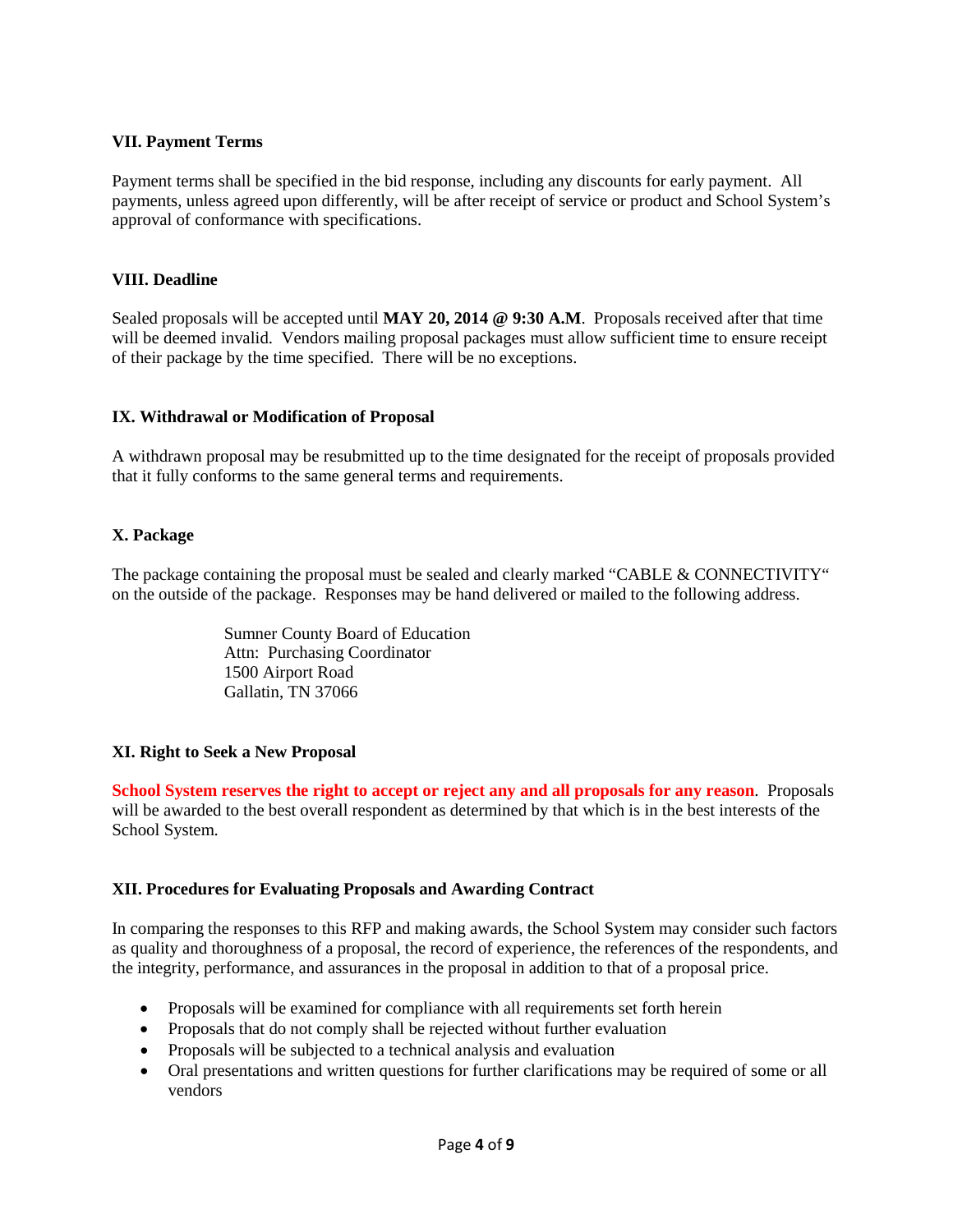#### **XIII. Discussions**

Discussions may be conducted with the vendors which have submitted proposals determined to be reasonably likely of being considered for selection to assure a full understanding of and responsiveness to the RFQ requirements. Every effort shall be afforded to assure fair and equal treatment with respect to the opportunity for discussion and/or revision of their respective proposals. Revisions may be permitted after the submission and prior to the award for the purpose of obtaining the best offers.

#### **XIV. Open Records**

After the bid is awarded, all proposals will be subject to the Tennessee Open Records Act, and the proposals will be available to the public upon written request.

Summary information on bids submitted will be posted on the School System website at [www.sumnerschools.org](http://www.sumnerschools.org/) under "Invitation to Bid" link.

#### **XV. Assignment**

Neither the vendor nor the School System may assign this agreement with prior written consent of the other party.

#### **XVI. Liabilities**

The vendor shall indemnify the School System against liability for any suits, actions, or claims of any character arising from or relating to the performance under this contract by the vendor or its subcontractors.

The School System has no obligation for the payment of any judgment or the settlement of any claim made against the vendor or its subcontractors as a result of obligations under this contract.

#### **XVII. Tax Status**

School System is tax exempt.

#### **XVIII. Invoicing**

Invoices are to be submitted to:

Sumner County Board of Education 1500 Airport Road Gallatin, TN 37066

The vendor must provide an invoice(s) detailing the terms and amounts due and the dates due. All invoices shall indicate payment terms and any prepayment discounts.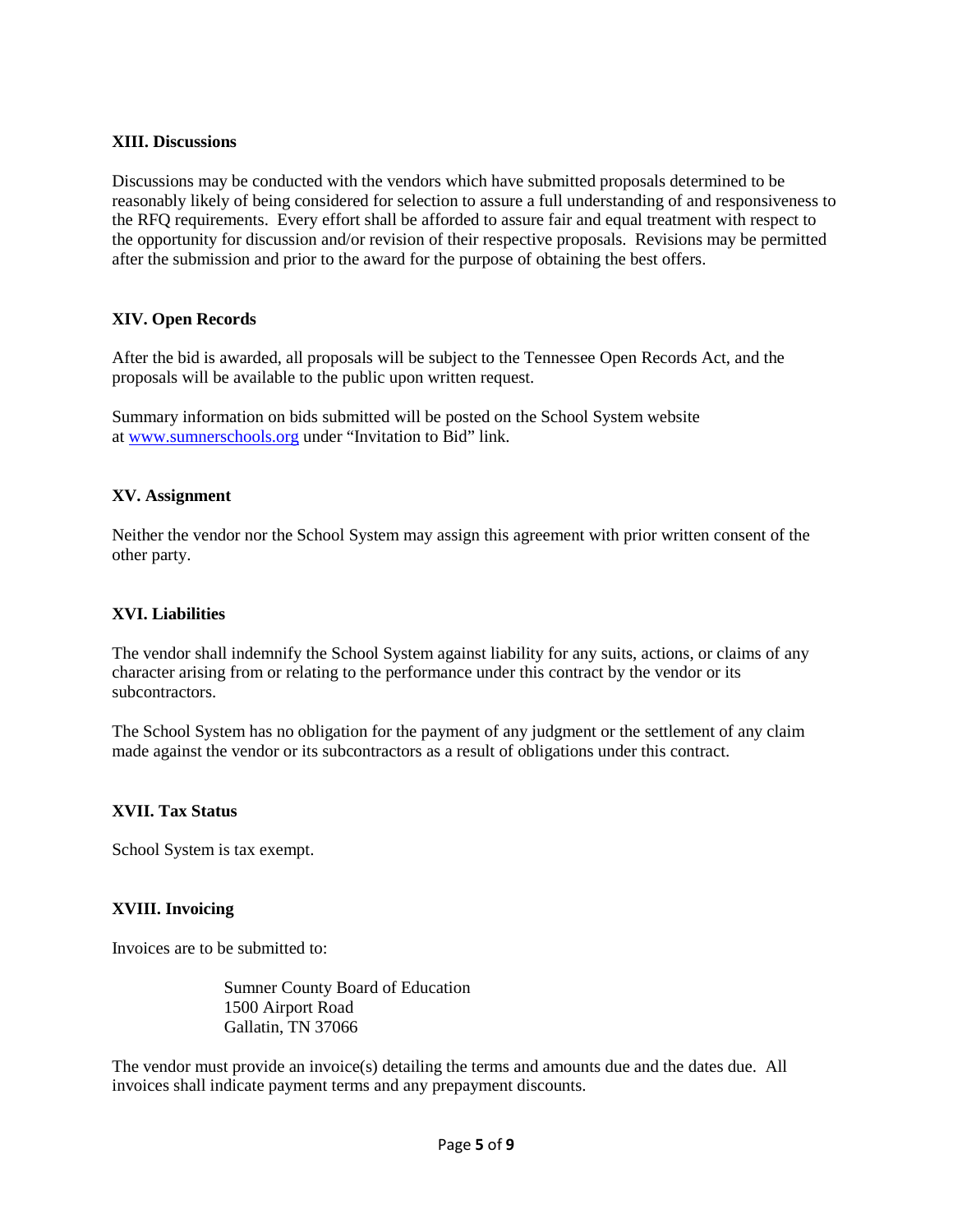#### **XIX. Contract Nullification**

The School System may, at any time, nullify the agreement if, in the judgment of School System, the contractor(s) has failed to comply with the terms of the agreement. In the event of nullification, any payment due in arrears will be made to the contractor(s), but no further sums shall be owed to the  $contractor(s)$ . The agreement between the School System and the contractor(s) is contingent upon an approved annual budget allotment, and is subject, with thirty (30) days notification, to restrictions or cancellation if budget adjustments are deemed necessary by School System.

#### **XX. Applicable Law**

The School System is an equal opportunity employer. The School System does not discriminate towards any individual or business on the basis of race, sex, color, age, religion, national origin, disability or veteran status.

The successful contractor(s) agrees that they shall comply will all local, state, and federal law statutes, rules, and regulations including, but not limited to, the Rehabilitation Act of 1973 and the Americans with Disabilities Act.

In the event that any claims should arise with regards to this contract for a violation of any such local, state, or federal law, statues, rules or regulations, the provider will indemnify and hold the School System harmless for any damages, including court costs or attorney fees, which might be incurred.

Any contract will be interpreted under the laws and statutes of the State of Tennessee.

The School System does not enter into contracts which provide for mediation or arbitration.

Any action arising from any contract made from these specifications shall be brought in the state courts in Sumner County, Tennessee or in the United States Federal District Court for the Middle District of Tennessee.

Additionally, it is a violation of state statues to purchase materials, supplies, services, or any other item from a vendor that is a commissioner, official, employee, or board member that has any financial or beneficial interest in such transaction.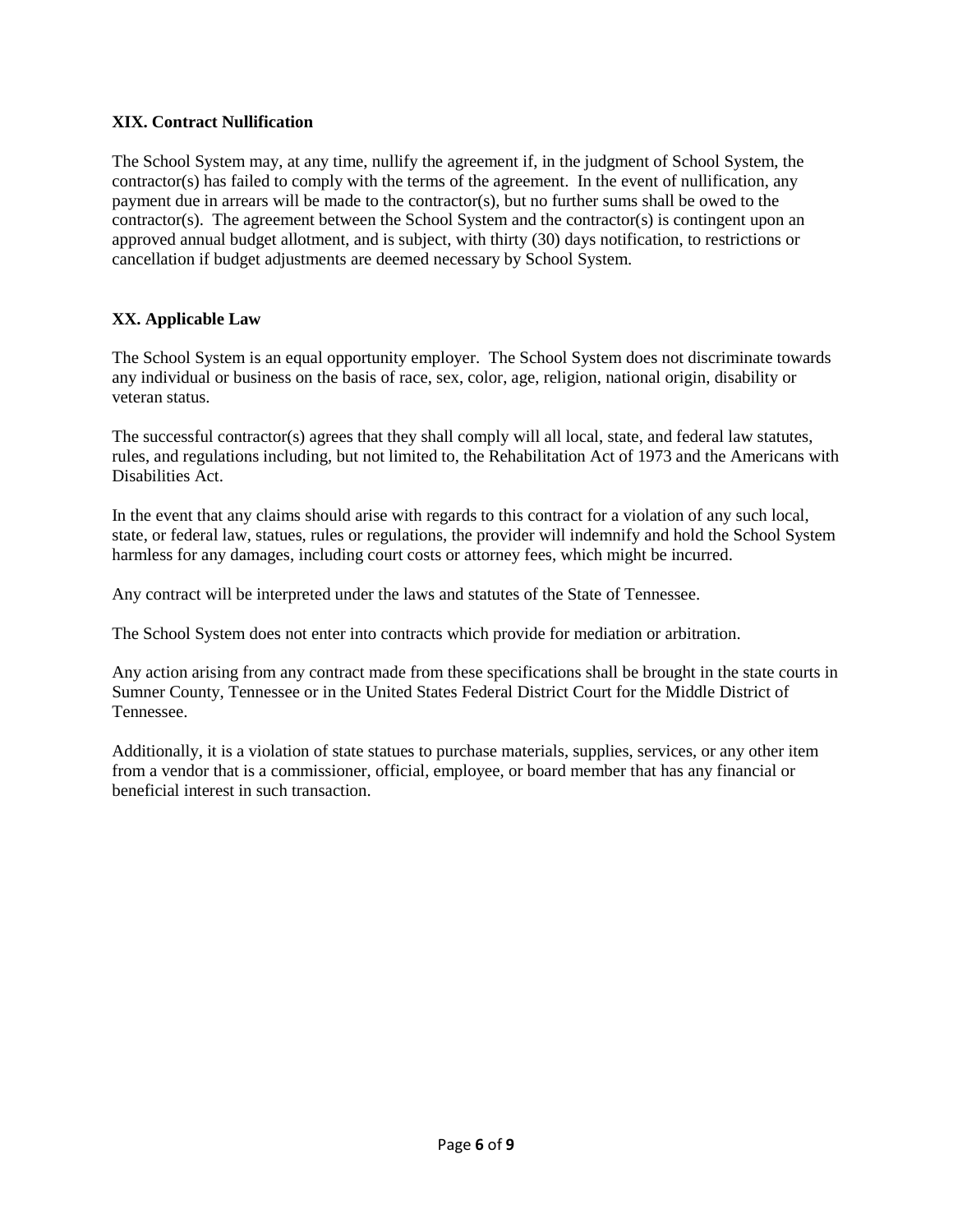#### **XXI. Specific Information**

The School System has completed the expansion of our data network to include wireless access points; telecom converted to a VOIP system; and camera network converted to an IP system. The School System is currently working on expanding computer labs and installing new labs, as well as routine maintenance to the existing data infrastructure. These projects require materials to be purchased on a regular basis. The exact quantities are unknown.

Responses to this RFQ shall be valid beginning **July 1, 2014** thru **June 30, 2015**. The School System shall allow for a cost increase in materials allowance not to exceed five percent (5%) during the contract period. The vendor must give the School System a thirty day notice prior to any price increase. Any cost increase beyond the five percent allowance may result in contract termination.

This contract is subject to termination for failure to supply materials in an efficient and timely manner. It is the sole discretion of the School System to determine what meets an "efficient and timely manner".

#### **Approved Products**

Due to the nature and type of data network desired, the School System has elected to use a complete endto-end system for our voice and data infrastructure network. Performance levels are listed below:

- All products shall provide a complete warranty to guarantee a high performance cabling system that meet the specifications below. The cable shall be covered by a performance and applications warranty.
- **Electrical Value Guaranteed Link Headroom over TIA/EIA Category 6 at 250 MHz**
	- $\triangleright$  Insertion Loss 5%
	- $\triangleright$  NEXT 4.5 dB
	- > PSNEXT 5 dB
	- $\triangleright$  ACR 5.5 dB
	- $\triangleright$  PSACR 7.5 dB
	- ELFEXT 6 dB
	- > PSELFEXT 8 dB
	- $\triangleright$  Return Loss 2 dB

\*Electrical values are above the specified standards and consist of worst pair margin per ANSI/TIA/EIA 568 C.2 Category 6.

#### **Equal or Equivalent Submittals**

The School System has standardized on a complete end-to-end system. In this RFQ, General Cable and Panduit have been selected as approved manufacturers. Submittals for equal or equivalent substitutions must be submitted for approval on or before **Wednesday, May 14, 2014**. All requests for substitution must include full specifications with cut sheet; identify the manufacturer and part number; and be verified with a recognized testing laboratory such as UL or ETL. Please allow 24 hours to receive approval.

Any bids submitted, without prior substitution approval, will not be accepted. The School System shall make all determinations regarding what is "equal or equivalent".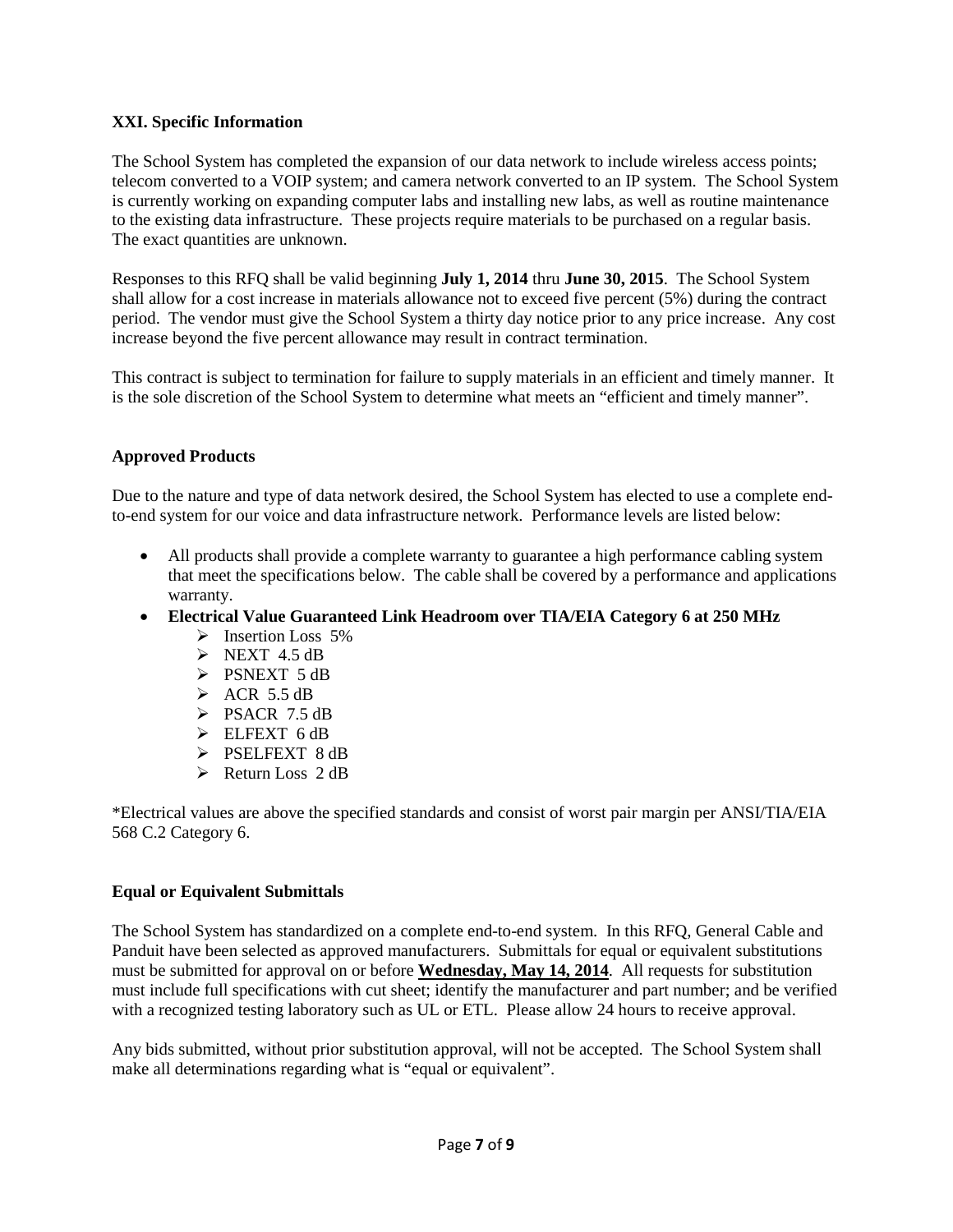# **Materials and Parts List**

### Category 6 Cable

- General Cable GS6000e CMP (7131900) Blue
- General Cable GS6000e CMR (7133900) Blue

#### Fiber Optic Cable

- General Cable 6 strand tight buffer interlocked armored OFNP (BL0061PNU-ILPA)
- General Cable: 6 strand tight buffer indoor/outdoor armored OFNP (BL0061ANU-ILPA)
- General Cable: 6 strand tight buffer OFNP (BL0061PNU)

#### **Connectivity**

- Panduit Faceplate (CFP21W & CFP4IW)
- Panduit Biscuit Jack (CBX21W-A)
- Panduit Rack Mount LIU 1 RU (FRME1)
- Panduit Fiber Optic Adapter Panel: FAP w/6 SC 10 GbE Dupl mm Adapters (AQ) (FAP6WAQDSCZ)
- Panduit Multimode Simplex Fiber Optic Connector: SC 50/125um (FSCMC5BL)
- Panduit Multimode Duplex Fiber Optic Connector: SC OptiCam 50/125um (FSCDMC5BL)
- Panduit SC to LC, Optimized Multimode Duplex Patch Cord, OM3 (FR2XSS-RLM02)
- Panduit Raceway: Size 1 LD5IW6-A; Size 2 LD10IW6-A
- Panduit Horizontal Cable Managers: 1U (WMPFSE) and 2U (WMPF1E)
- Panduit Modular Blank Patch Panel, Cat6, Flat: 24 port (CPPL24WBLY) and 48 port (CPPL48WBLY)
- Panduit Mini-Com Module, Cat6, UTP, 8-position, 8-wire, Universal, Multiple colors available (CJ688TG\*\*)